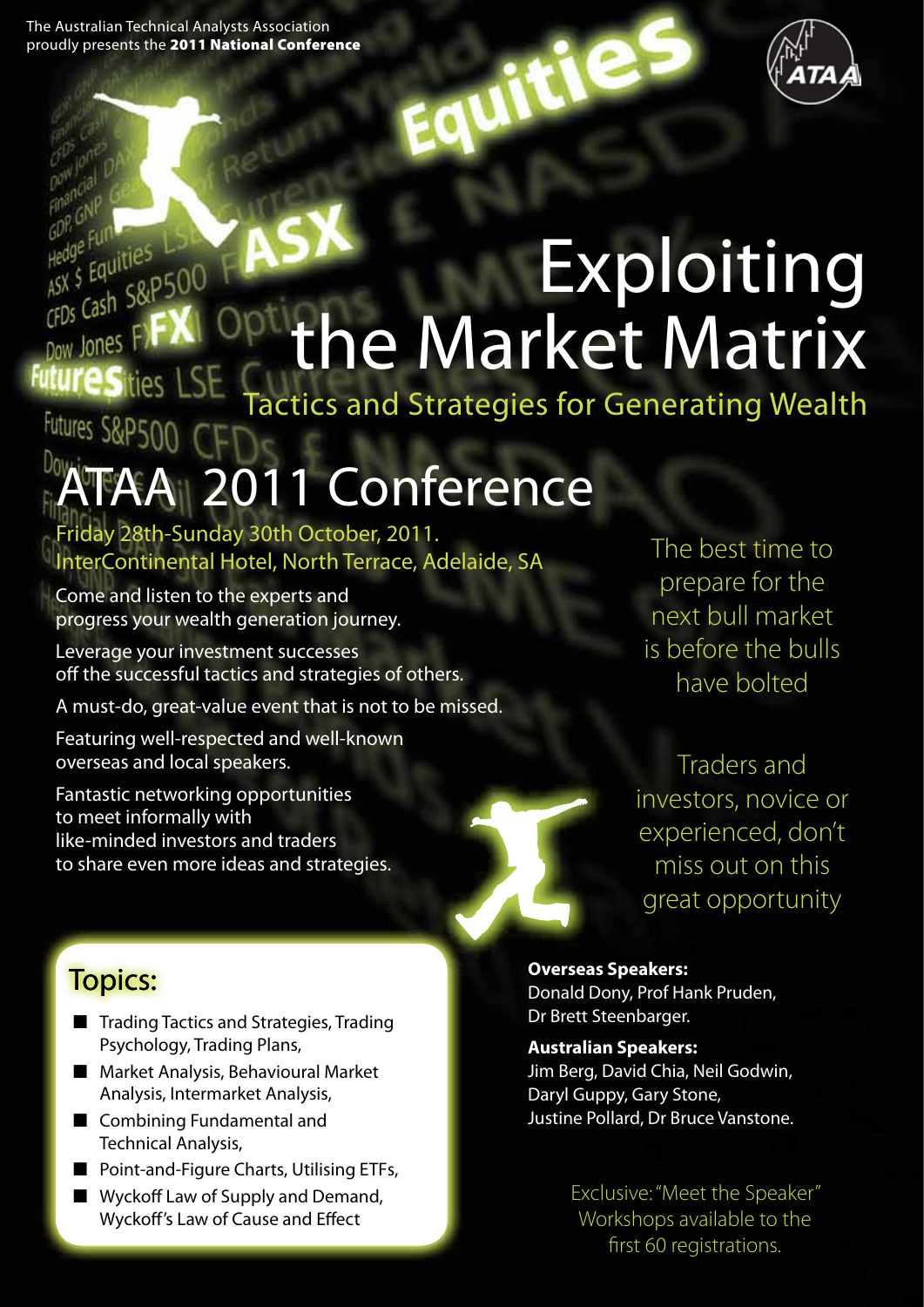# Friday

7:30 - 8:15 **REGISTRATION**

#### 8:15 -8:25 **Opening Address** - ATAA National President, Robert Grigg

8:25 - 9:35 **Dr Brett Steenbarger** - Process-Driven Trading: Recent Innovations in Trading Psychology This presentation will draw upon Dr Steenbarger's recent work in proprietary trading group, hedge fund, and investment bank settings to show how traders can improve their performance by breaking trading down into component elements and developing best-practice strategies for each element. Specific examples will be used, so that participants will come away with concrete ideas to apply to their own trading practice.

#### 9:35 - 10:45 **Prof Hank Pruden** - The Wyckoff Law of Supply and Demand and the Use of Bar Charts

The Wyckoff method is a practical, straight forward bar chart and point-and-figure chart system that has stood the test of time. At its foundation are the laws of "supply and demand" and "cause and effect." This presentation will cover the Wyckoff Law of Supply and Demand which helps determine the timing and the trend direction of price. Using recent bar charts and classic schematics, we will study the relationship between supply and demand by monitoring waves of price and volume over time, as well as identifying the ideal spots for entry and exit of positions.

10:45 - 11:15 **MORNING TEA**

#### 11:15 - 12:30 **Justine Pollard** - Using Technical Analysis to Develop a Market Exposure Strategy

Certain market trends are much easier to trade than others. The long-term consolidation phase of the Australian stock market through 2010 and 2011 has posed many challenges to traders. Justine will show you how to analyse the current market trends through technical analysis and the need to develop a market exposure strategy in your trading plan based on the different market conditions. Justine will also provide an overview of the changes she has made to her trading plan in this environment and other trading strategies you can consider.

#### 12:30 - 1:30 **LUNCH** (plus networking)

#### 1:30 - 2:45 **Donald Dony** - Understanding Economic and Intermarket Cycles

In his first presentation, Donald will cover the basic movements of the business cycle, how it interacts with the stock market and how investors can profit from this information. He will review key relationships between unemployment rates, the yield curve and the Australian stock market, along with the important implications of the US dollar, consumer spending and the secular commodity advance and how these indicators can enhance investment decisions and profitability. This presentation will use technical analysis as the main device to help investors understand this important area of research.

#### 2:45 - 3:15 **AFTERNOON TEA**

#### 3:15 - 4:30 **Neil Godwin** - Using Technical Analysis to Trade Effectively

Using examples of both long and short trades, Neil will provide delegates with a clear understanding of the key technical analysis features that traders and investors can successfully use when trading with market movement in a single direction. The presentation also includes details about the major components of a trading plan that incorporates technical analysis; which chart features to look for; and how to use them effectively.

#### 4:30 - 4:45 **Intermission**

- 4:45 5:30 **Traders Huddles** A fantastic opportunity for like-minded traders and investors to find each other, make friends, and discuss your favourite topics.
- 5:30 6:15 **Meet the Speaker workshops** A hugely popular unscripted "question and answer" session for the first 60 conference registrations.

## **Saturday**

8:15 **MORNING ANNOUNCEMENTS**

#### 8:20 - 9:30 **Jim Berg** - Trade with 'Weight-of-Evidence' to Put the Odds in Your Favour

In this presentation, Jim will show how by following a few simple steps, you can save time and improve the chance of success in the market. He will look at creating a watch list of companies to monitor; combining technical and fundamental analysis to know which companies to buy and when; recognising when a correction is complete; and finally, selling using the Berg Volatility indicators.

#### 9:30 - 10:45 **Prof Hank Pruden** - The Wyckoff Law of Cause and Effect and the Use of Point-and-Figure Charts

In his second presentation, Prof Pruden will cover the Wyckoff Law of Cause and Effect and the Use of Point-and-Figure Charts. Wyckoff's Law of Cause and Effect provides insight into the extent of the upcoming movement, either up or down. In order to have an effect you must first have a cause; the effect will be in direct proportion to the cause. Point-and-figure charts of the Dow Jones Industrials will be used to show how counts can be made to project the extent of its effect.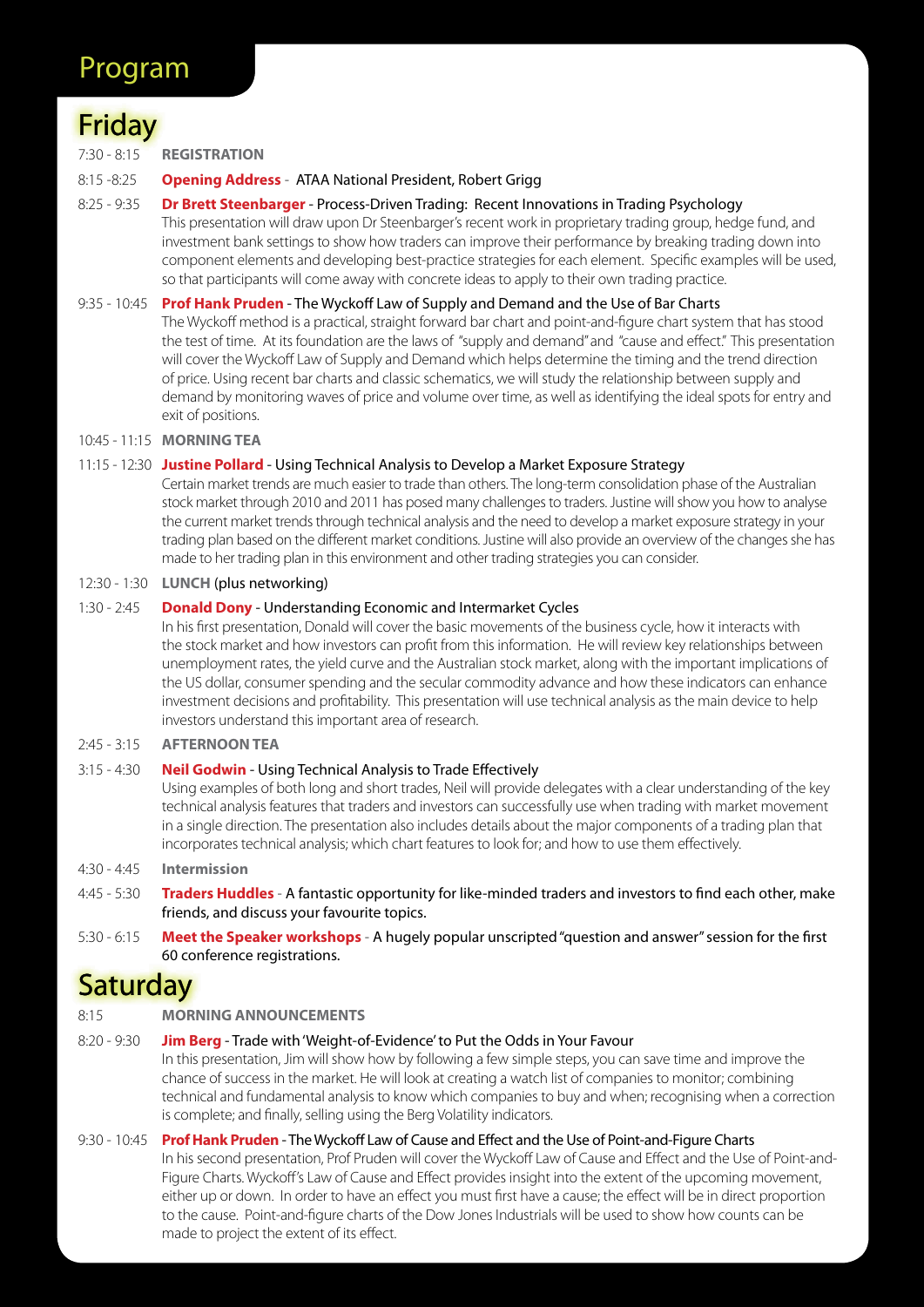## 10:45 - 11:15 **MORNING TEA**

### 11:15 - 12:30 **Daryl Guppy** - Behavioural Trading Solutions

Markets have changed behaviour after the Global Financial Crisis. The market is created by emotional behaviour, which in turn creates behaviour patterns in price activity. Behavioural analysis of the market moves beyond the simple tricks revealing peoples inability to make the best rational mathematical decision in artificial experiments. Daryl will explain that by developing a better understanding of the behavioural drivers of the market, you have a powerful tool to identify high probability trading opportunities.

### 12:30 - 1:30 **LUNCH** (plus networking)

#### 1:30 - 2:45 **Dr Bruce Vanstone** - Artificial Intelligence and its Application to Trading Systems

In this presentation, Dr Vanstone will explain the role of artificial intelligence and its practical application to trading systems. He will focus on neural networks, explaining what they are, how they work, and how they can be used to create new, 'intelligent' technical indicators. As an example, Bruce will show the steps involved in creating a neural network indicator to enhance a simple intraday breakout system for trading the EUR/USD.

### 2:45 - 3:15 **AFTERNOON TEA**

#### 3:15 - 4:30 **David Chia** - The Importance of Having and Utilising a Structured Process in the Money Management Game

Virtually every professional funds management business promotes itself on the basis of having a proprietary process for screening, identifying, segregating and analysing the seemingly boundless pools of financial data. How each one goes about it is perhaps not as vital as the fact that they all apply a certain degree of rigour and discipline to the analytics. In the realm of the private investor and trader, the process is often more relaxed and may be lacking in consistency and structure. In this presentation, David will share with you his experience in running a money management business and some of the more important due processes involved, the benefits of a structured approach and also some of the drawbacks.

## 4:30 - 4:45 **Intermission**

4:45 - 5:30 **Traders Huddles** - A fantastic opportunity for like-minded traders and investors to find each other, make friends, and discuss your favourite topics.

7:00 (for 7:30) **GALA DINNER** - 7pm - Complimentary pre-dinner drinks. 7:30 - Sit-down dinner. Limited seats!

# **Sunday**

8:15 **MORNING ANNOUNCEMENTS**

#### 8:20 - 9:30 **Gary Stone** - Tactics and Strategies for Fine Tuning Your Trading Approach

In this presentation, Gary will share the tactics and strategies he believes are necessary to bring out the best in each trader and investor. These include knowing the characteristics of the trades produced by your trading approach; whether you can reduce the drawdown at the end of a trade and increase your win rate by letting trades go; ensuring you have flexible money management models for your trading approach; and finally bringing it all together.

#### 9:30 - 10:45 **Donald Dony** - The Selection and Utilisation of ETFs

With over 3,000 exchange traded funds (ETF) now available and over a trillion dollars invested, this vehicle has caught the attention of both institutional and private investors worldwide. ETFs offer exposure to commodities, bonds, currencies, global regions and sectors. But how do you choose which ETF to buy? In this presentation, Donald will demonstrate a top-down method that uses economic indicators from the first presentation, technical analysis models and relative strength performance to filter out the majority of ETFs. The approach is designed to help focus the investor in the right direction when looking for an appropriate ETF.

## 10:45 - 11:15 **MORNING TEA**

#### 11:15 - 12:30 **Dr Brett Steenbarger** - Ask the Doc

Dr Steenbarger will begin the session with an overview of common elements in trading success that he has observed across various markets and settings, as well as an overview of the most common challenges that traders face and the specific psychological techniques that are most effective for these problems. The remainder of the session will focus on applying these ideas to the actual problems faced by traders, as participants bring their toughest questions and challenges and "ask the doc" for coaching assistance.

- 12:30 1:30 **LUNCH** (plus networking)
- 1:30 2:50 **Panel Discussion** Donald Dony, Dr Brett Steenbarger, Gary Stone
- 2:50 3:00 **Closing Address** ATAA National President
- 3:00 3:30 **ATAA Annual General Meeting**
- 3:30 4:00 **AFTERNOON TEA**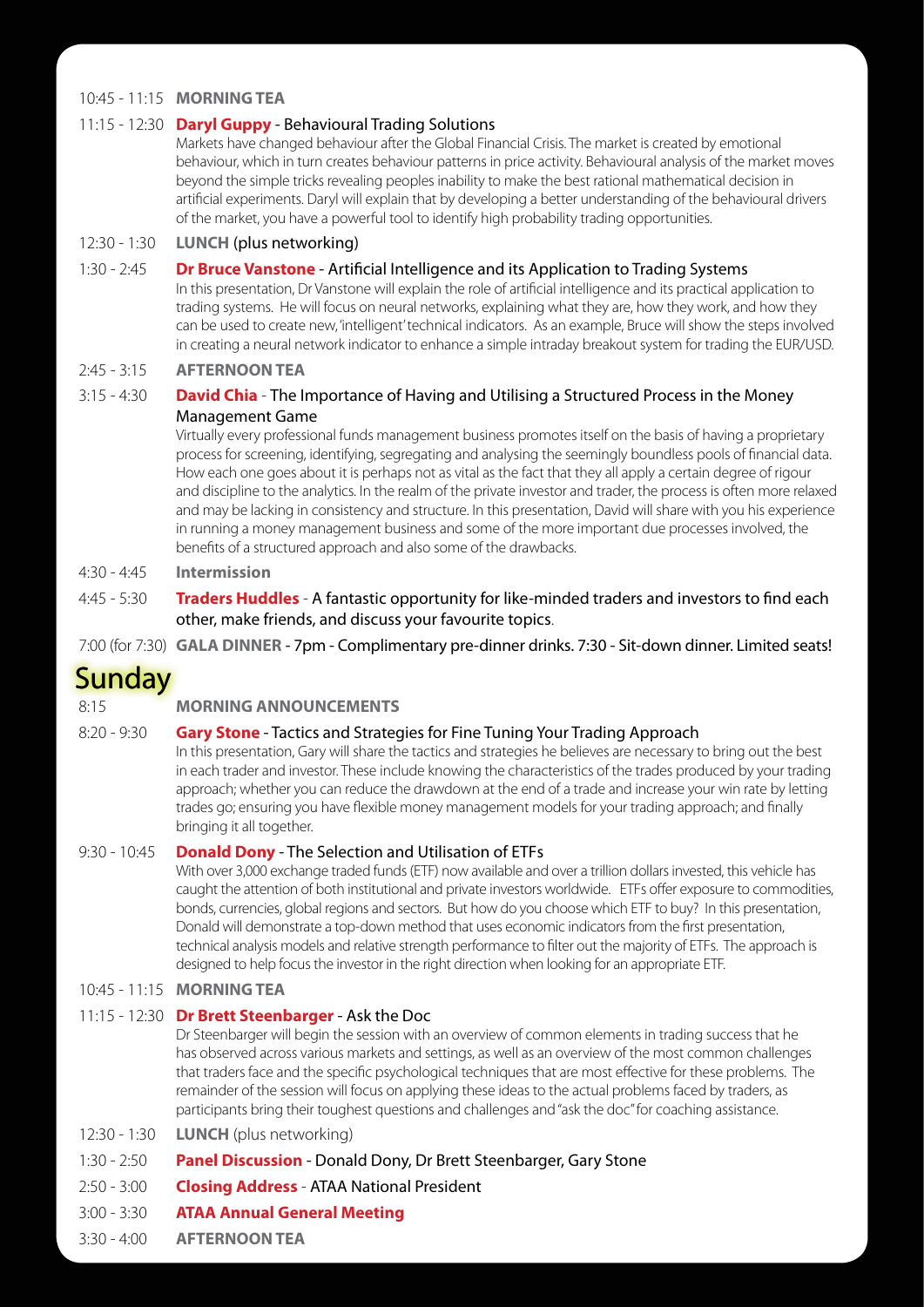In October this year the ATAA will have ten top speakers from around the globe, to share a wide field of knowledge and information to help you with your wealth generation by investing or trading in the diverse markets of today.<br>efunds

## A must-do event, not to be missed.

Great value for money.

Over a 3-day period in lovely Adelaide, learn about the keys to generating wealth.

Featuring well-respected and well-known overseas and local speakers.

Benefit from the SPEAKERS' extensive experience, knowledge, observations and insights.

## Exclusive: "Meet the Speaker" Workshops available to the first 60 registrations.

You will be able to meet the speaker, and have a somewhat personalised discussion. This is your chance to ask those questions you've always wanted to ask.

## Traders' Huddle sessions are

fantastic opportunities to meet up with like-minded investors and traders.

Great networking opportunities to extend your own circle of contacts.

Free DVD of all the presentations.

# Topics:

- Trading Tactics and Strategies, Trading Psychology, Trading Plans,
- Market Analysis, Behavioural Market Analysis, Intermarket Analysis,
- Combining Fundamental and Technical Analysis,
- Point-and-Figure Charts, Utilising ETFs,
- Wyckoff Law of Supply and Demand, Wyckoff's Law of Cause and Effect

# Speakers





Neil Godwin Daryl Guppy Justine Pollard











David Chia Donald Dony





Dr Bruce Vanstone



Daryl Guppy Justine Pollard Prof Hank Pruden





Jim Berg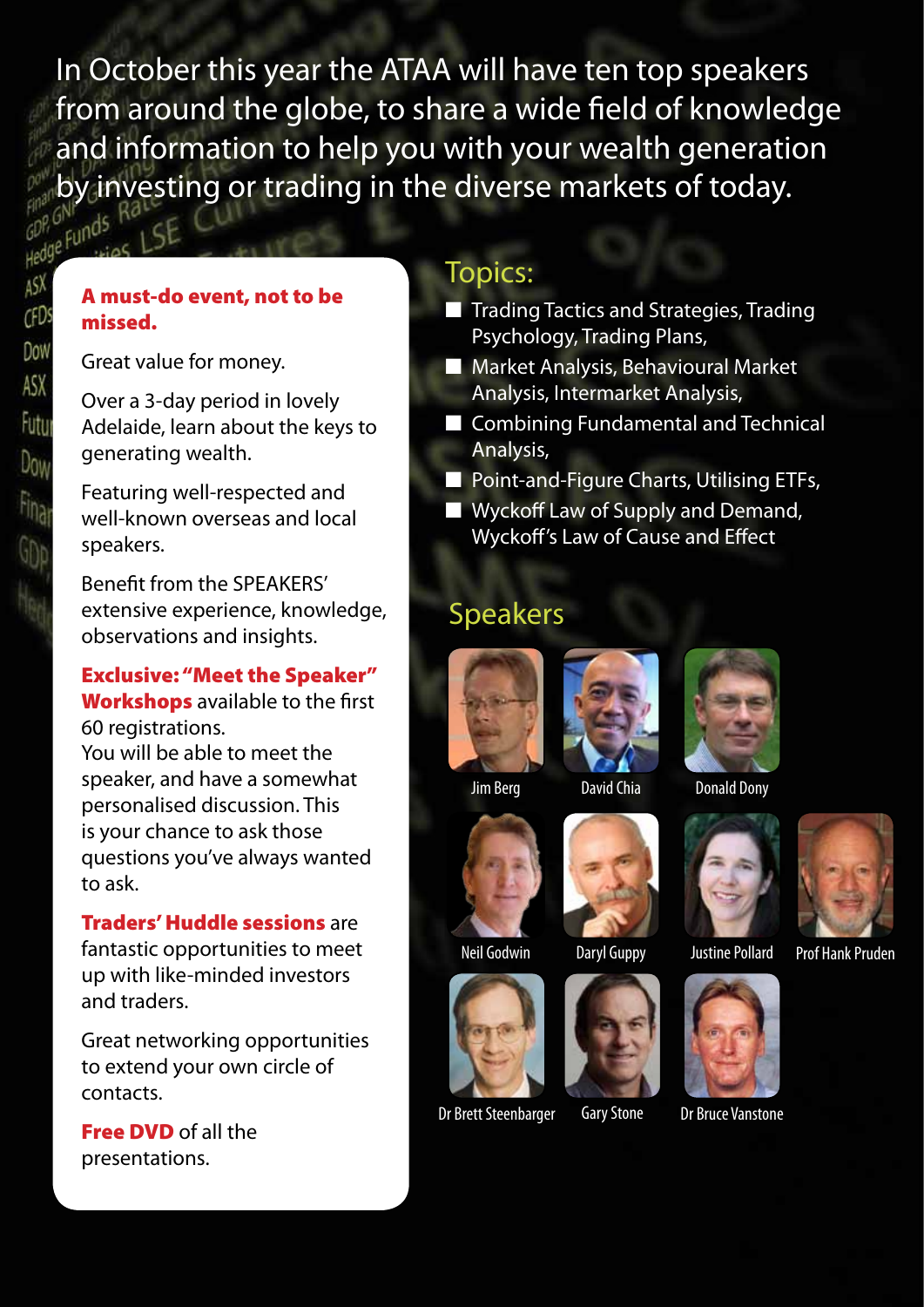# Speakers

**Jim Berg** is a former broker, private trader and lecturer with over 20 years' experience in the investment industry. He has appeared on Sky Business TV, CNBC



Asia and Market Wrap and is a regular guest speaker at trading events across Australia. Jim is the author of *Shares to Buy & When* and his articles have been published in the ASX newsletter, *Shares, Personal Investor, Your Trading Edge* and *Stocks and Commodities*.

**David Chia** has spent most of his working life engaged in various aspects of trading and investments, working in the main, for banks and trading institutions. He



co-founded Relate Empower Deliver, a boutique investment firm in late 2007 and passionately supports the education and learning aspects of financial markets as a critical ingredient for enduring success. With a background in accounting and economics, David has schooled himself in the multi disciplines that comes with managing the assets and risk that is the realm of trading and investments today.

#### **Donald Dony MFTA**,

is a professional technical analyst, registered securities advisor and instructor for the Canadian Securities Institute. He has been in the



investment profession for over 25 years, first as a stock broker in the mid 1980's and then as the principal of D. W. Dony and Associates Inc., a financial consulting firm to the present. He is the editor and publisher of the Technical Speculator, a monthly international investment newsletter, which specializes in major world equity markets, currencies, bonds and interest rates.

#### **Neil Godwin** is a

private trader, personal trading mentor and a current ATAA National Director. His trading experience spans many years of bull and bear cycles through



which he survived and prospered despite many extreme market shocks. After 30 years of hard market experience, Neil understands what a trader/investor needs to make money from the stock market.

#### **Daryl Guppy** is

founder and Director of Guppytraders.com, an international financial market education and training organization with offices in Darwin, Singapore and Beijing.



He actively trades equities and associated derivatives markets, including CFDs. He is the author of *The 36 Strategies of the Chinese for Financial Traders, Trend Trading, Guppy Trading* and seven other trading books. He has developed several technical indicators used by traders in stock, derivative and currency markets.

#### **Justine Pollard** is a

private Australian stock market trader, trading mentor and author of *Smart Trading Plans*. Justine's experience in the stock market started as a hobby 20



years ago and became a full time career in 2000. Justine now offers a range of training courses based on trading trends and using strict money management rules to let profits run and cut losses. Justine's career background includes marketing, business management and lecturer of technical analysis.

#### **Prof Hank Pruden**

is a professor in the Ageno School of Business at Golden Gate University, San Francisco where he has been teaching for 30 years. More than



a theoretician, Prof Pruden has actively traded his own account for over 20 years. This personal involvement in the market ensures that what he teaches is practical for the trader, and not just abstract academic theory. He has researched and published extensively in the use of technical analysis and the psychology of trading, including *The Three Skills of Top Trading.*

#### **Dr Brett Steenbarger**

is Clinical Associate Professor of Psychiatry and Behavioral Sciences at SUNY Upstate Medical University in Syracuse, NY and Director of



Trader Development at Tudor Investment Corp. He has written three books on trading psychology, a training text on brief approaches to therapy, and the popular TraderFeed blog. A graduate of Duke University and the University of Kansas, Dr Steenbarger's current work focuses on high-performance applications of research and practice in psychology.

**Gary Stone** has a Bachelor of Science degree, majoring in Computer Science and Mathematics. He started his career in investing in the stock market in 1990 when he first became



interested in technical and fundamental analysis of shares. He combined two of his main business interests: computing and the stock market to establish a business in 1994 that provides active investing solutions and services to private investors. Gary has researched and designed two active investment methodologies that are commercially available in the marketplace.

#### **Dr Bruce Vanstone**

completed his PhD at Bond University in Computational Finance in 2006. He focuses on researching and developing active investment and trading



strategies, both with and without the use of Artificial Intelligence techniques. He currently lectures in Computational Finance (Algorithmic Trading and Trading Systems Design) at Bond University, and consults to Porter Capital Funds Management. He also works with private traders to enhance their performance and returns. He has just completed his first book, *Designing Stockmarket Trading Systems (with and without Soft Computing).*

#### **About ATAA**

The ATAA aims to assist its members to become profitable traders and investors in the financial markets. Members range from beginners to advanced professionals. Established in 1990, the Australian Technical Analysts Association is a not-for-profit association, run by members for members. For more information, visit **www.ataa.com.au**

#### **Member services include:**

- Monthly meetings in 9 major Australian cities
- Member to member networking
- Website with extensive resources
- Video library
- Annual National Conference
- Affiliation with the International Federation of Technical Analysts (IFTA); and
- Discounts on products and services.